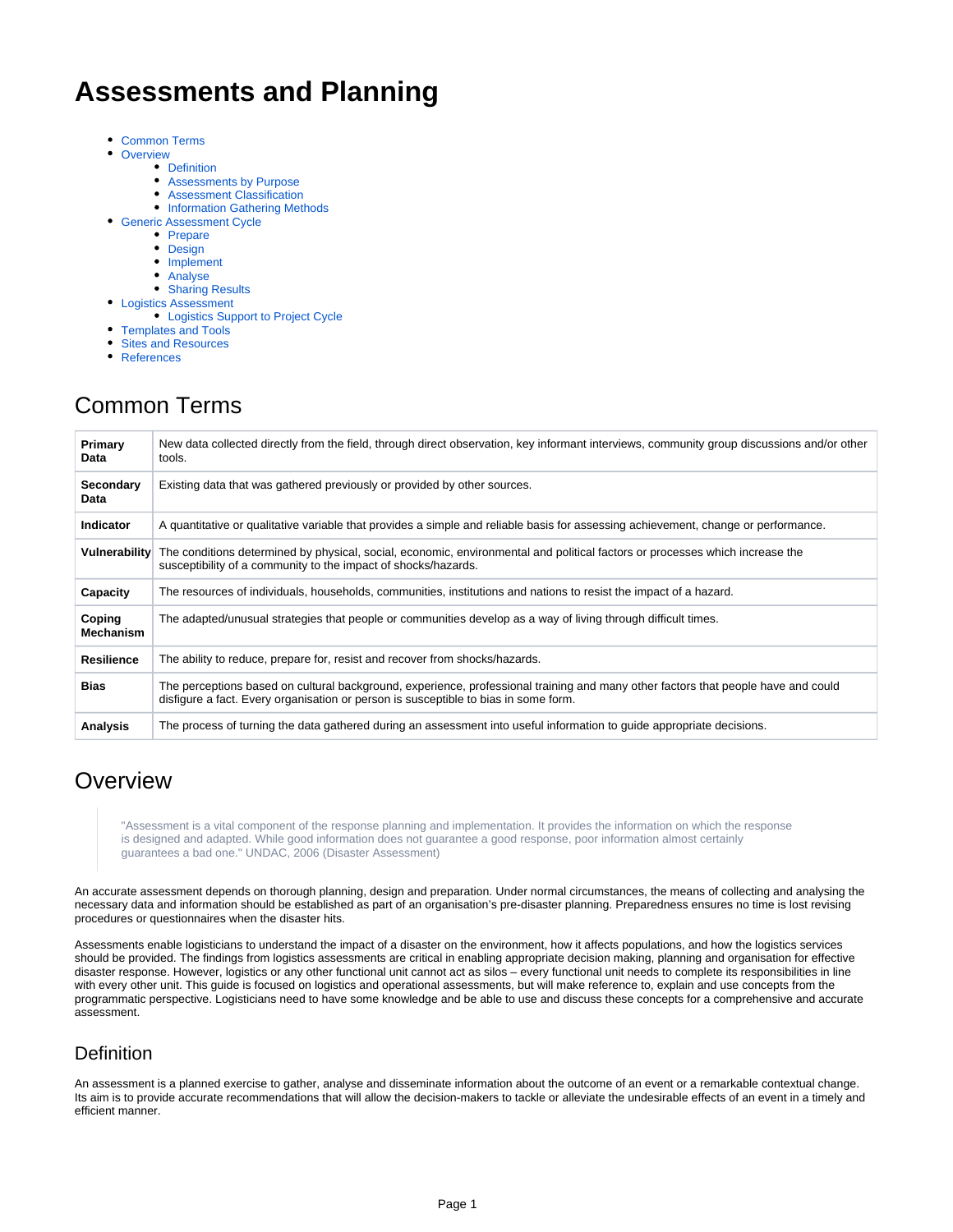An assessment is performed to understand a situation in order to identify problems, their sources and possible consequences. The primary purpose of the assessment process is to determine not only whether an intervention is required, but also the nature and extent of the intervention.

## <span id="page-1-0"></span>Assessments by Purpose

There may be different scopes when initiating an assessment, however, they are all related and aim to gather information that can shed some light on specific questions that humanitarian organisations have. Normally individual assessments are interconnected and it is common that while conducting one assessment, information gaps are identified that lead to another assessment to collect information about other topics. Experts in logistics tend to intervene in most assessments carried out by an organisation, providing information on the means, transport, accommodation, communication, safety, and other logistics related components that are required for a successful programme. Sector experts will also conduct their own independent assessments.

Common areas of assessment include:

| Context<br>Assessme<br>nt                 | The political and social background, and major events or cultural changes within a specified geographical area. Some context assessment<br>can function as forecasts as well, identifying the likelihood of future developments.                                                                                                                                                        |
|-------------------------------------------|-----------------------------------------------------------------------------------------------------------------------------------------------------------------------------------------------------------------------------------------------------------------------------------------------------------------------------------------------------------------------------------------|
| <b>Needs</b><br>Assessme<br>nt            | Needs can be analysed from several perspectives:<br>• Technical assessments focused on programmatic matters that identify the main humanitarian needs.<br>• Operational assessments focused on the feasibility and possible constraints of programmes.                                                                                                                                  |
| <b>Risk</b><br>Assessme<br>nt             | Assess interventions and the different threats, including: operational, reputational, safety and security and others.                                                                                                                                                                                                                                                                   |
| Capacitie<br>s<br>Assessme<br>nt          | Internal and external capacity assessment inform humanitarian organisations ability to respond to an intervention.<br>Internally - An organisations' own limitations and the feasibility of the intervention.<br>٠<br>Externally – Resources available in a specific context, such as airport/seaport capacities, roads, transport means, internet<br>connectivity or energy solutions. |
| <b>Stakehold</b><br>ers<br>Assessme<br>nt | Assessment of different stakeholders, especially decision-makers and (if possible) the communities who will be impacted by the<br>assessment; government, authorities, donors, humanitarian coordination bodies, International or national NGOs, heads of households,<br>and any other parties involved in the intervention.                                                            |

## <span id="page-1-1"></span>Assessment Classification

One common humanitarian classification is the Inter-Agency Standing Committee (IASC) emergency phases. Each phase has its own particularities and priorities that prompt assessments to look for different answers and use different dedicated tools.

Note that in emergency situations, processes are intentionally shortened to speed up and facilitate immediate response. Assessments done during the recovery phase or in the development project may have other timelines, thoroughness and use other tools.

### **Initial**

An initial assessment is the one performed in the first hours following a disaster, usually within the first 72 hours. The intention of an initial assessment provides a quick overview of the situation in a moment when there are more questions than answers. An initial assessment should not be confused with a detailed situation report, but only regarded as a highlight of the main facts and gaps in the information.

|                                              |                                  |                                                                                                    | <b>Initial Emergency Assessment</b>                                                   |                                                                                                     |                                                                      |
|----------------------------------------------|----------------------------------|----------------------------------------------------------------------------------------------------|---------------------------------------------------------------------------------------|-----------------------------------------------------------------------------------------------------|----------------------------------------------------------------------|
| <b>Purpose</b>                               | Time                             | Access to information sources                                                                      | <b>Typical information sources</b>                                                    | Importance of assumptions                                                                           | <b>Type of assessment</b><br>team                                    |
| First impact<br>evaluation of<br>the crisis. | Within<br>the first<br>72 hours. | Very Limited:<br>Movements are usually restricted<br>and communications not always<br>functioning. | Relies on previous networking,<br>coordination groups and official<br>sources if any. | Very high:<br>Few things are confirmed,<br>assumptions must be made based<br>on previous experience | Preferably a<br>representative with<br>experience in<br>emergencies. |

Adapted from IFRC, 2006 Guidelines for assessment in emergencies & IASC, Classification of emergency phase.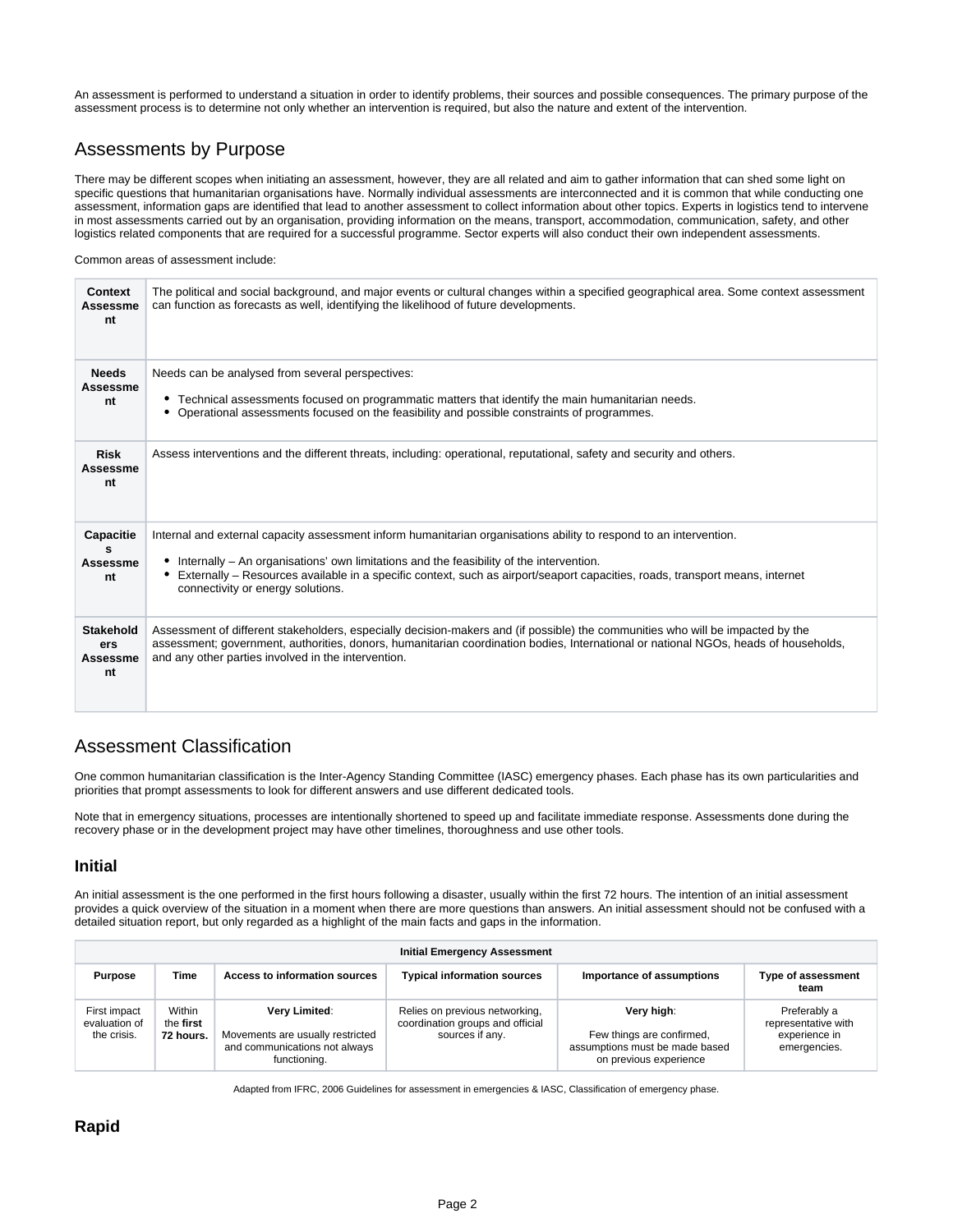Guided by the initial assessment and incorporating the new developments, rapid assessments are generally produced within the first two weeks of the emergency. Rapid assessments provide information about the needs, possible intervention strategies and resource requirements. They also comprise situational, resource, and needs assessment in the early, critical stage of a disaster and are intended to determine the type of immediate relief response needed. This assessment can be conducted internally or, as a component of a general assessment format (i.e. [Multi-Cluster/Sector Initial Rapid](https://interagencystandingcommittee.org/iasc-transformative-agenda/documents-public/multi-clustersector-initial-rapid-assessment-mira-manual)  [Assessment \(MIRA\)\)](https://interagencystandingcommittee.org/iasc-transformative-agenda/documents-public/multi-clustersector-initial-rapid-assessment-mira-manual) as a coordinated effort among different partners.

Rapid assessments aim to identify:

- The impact a disaster has had on a society and its infrastructure, and the ability of that society to cope with changes.
- The most vulnerable segments of the population that might need to be targeted for assistance.
- The level of response by the affected country, its internal capacity to cope with the situation, and the level of response from the international community.
- The most urgent relief needs and potential methods of meeting them most effectively.
- Coordination mechanisms.
- Significant political, cultural, and logistical constraints.

Rapid assessments also seek to:

- Make recommendations which define and set priorities for actions and resources needed for immediate response.
- Highlight special concerns regarding the development of the situation.
- Draw attention to geographical areas/substantive sectors needing in-depth assessment.

|                                                      | <b>Rapid Assessment</b>                       |                                                                                           |                                                                                                                                                          |                                                                                              |                                                                         |  |  |
|------------------------------------------------------|-----------------------------------------------|-------------------------------------------------------------------------------------------|----------------------------------------------------------------------------------------------------------------------------------------------------------|----------------------------------------------------------------------------------------------|-------------------------------------------------------------------------|--|--|
| <b>Purpose</b>                                       | Time                                          | <b>Access to information</b><br>sources                                                   | <b>Typical information sources</b>                                                                                                                       | Importance of<br>assumptions                                                                 | <b>Type of assessment</b><br>team                                       |  |  |
| Immediate<br>response /<br>lifesaving<br>activities. | Maximum tw<br>o weeks<br>after the<br>crisis. | Limited:<br>Security and/or safety can<br>limit movement and<br>access to people as well. | Secondary information, local services (health, water,<br>etc.), NGOs, government, affected population/<br>household visits partners and close providers. | High:<br>Insufficient time to verity<br>all the information.<br>Situation is still volatile. | Experienced<br>generalist, with<br>previous exposure to<br>emergencies. |  |  |

Adapted from IFRC, 2006 Guidelines for assessment in emergencies & IASC, Classification of emergency phase.

### **In-Depth**

An in-depth assessment should be conducted following the initial and rapid assessment only where information gaps have been identified, where further information is needed to inform programme decision-making, and to measure programme outcomes or for advocacy purposes. Initial and rapid assessments provide the basis for subsequent in-depth assessments that deepen (but do not repeat) earlier assessment findings. During an in-depth assessment, it is important to focus on the situational changes before and after the disaster.

Each in-depth assessment will be unique, taking into account the individual circumstances and relevant factors, the identified gaps and the actual information needs of the organisation. Please reference the [Logistics Assessment](https://dlca.logcluster.org/display/LOG/Assessments+and+Planning#AssessmentsandPlanning-LogisticsAssessment) section of this guide for logistics related information.

|                                         |                                                                                      |                                                                                                                         | In-Depth Assessment                                                                                  |                                                                                                                                                                                        |                                                         |
|-----------------------------------------|--------------------------------------------------------------------------------------|-------------------------------------------------------------------------------------------------------------------------|------------------------------------------------------------------------------------------------------|----------------------------------------------------------------------------------------------------------------------------------------------------------------------------------------|---------------------------------------------------------|
| <b>Purpose</b>                          | Time                                                                                 | <b>Access to information</b><br>sources                                                                                 | <b>Typical information sources</b>                                                                   | Importance of assumptions                                                                                                                                                              | Type of<br>assessment<br>team                           |
| Medium<br>term<br>operatio<br>nal plan. | Less than one month<br>after the crisis and/or<br>each time is considered<br>needed. | <b>Commonly Accessible:</b><br>Possibility to visit<br>enough locations and<br>interview a full range of<br>informants. | Secondary information, and<br>primary information gathered<br>through a full range of<br>informants. | Low:<br>Sufficient time to interview full range of informants.<br>Coordination with partners is mandatory to avoid<br>duplication and ensure the reliability of the data<br>collected. | Generalist.<br>possibly<br>supported by<br>specialists. |

Adapted from IFRC, 2006 Guidelines for assessment in emergencies & IASC, Classification of emergency phase.

### **Continual**

It is important to continue different assessments as needed. Continual assessment involves regularly updating information on the situation and seeking relevant feedback from the beneficiaries in order to facilitate decision-making on long-term activities. Effective continual assessments help to spot changes when they occur.

|         |      |                                            | <b>Continual Assessment</b>        |                           |                            |
|---------|------|--------------------------------------------|------------------------------------|---------------------------|----------------------------|
| Purpose | Time | Access<br>to<br>informati<br>on<br>sources | <b>Typical information sources</b> | Importance of assumptions | Type of<br>assessment team |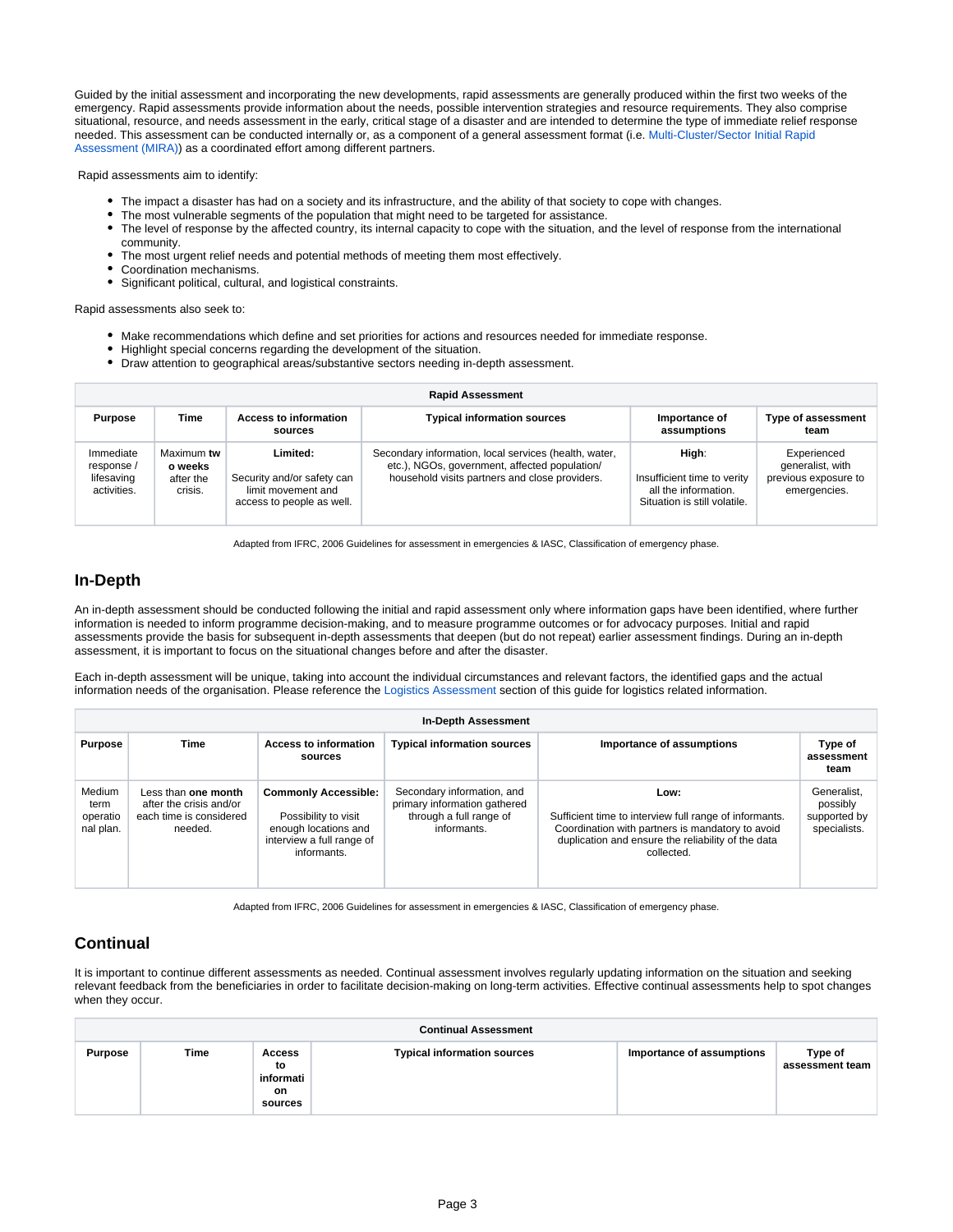| Evaluations<br>monitoring<br>and<br>research. | Information collected<br>regularly throughout<br>the operational<br>period. | Full<br>normal<br>access. | Primary and secondary information gathered through selected<br>informants, based on indicators, with a standardised and<br>planned exercise generally conducted by the organisation's<br>staff. | Medium:<br>Assumptions based on<br>indicators and informants, but<br>these can be verified from<br>other sources. | Organisation staff<br>during the normal<br>activities<br>development. |
|-----------------------------------------------|-----------------------------------------------------------------------------|---------------------------|-------------------------------------------------------------------------------------------------------------------------------------------------------------------------------------------------|-------------------------------------------------------------------------------------------------------------------|-----------------------------------------------------------------------|
|-----------------------------------------------|-----------------------------------------------------------------------------|---------------------------|-------------------------------------------------------------------------------------------------------------------------------------------------------------------------------------------------|-------------------------------------------------------------------------------------------------------------------|-----------------------------------------------------------------------|

Adapted from IFRC, 2006 Guidelines for assessment in emergencies & IASC, Classification of emergency phase.

## <span id="page-3-0"></span>Information Gathering Methods

A standard methodology to collect the data and/or manage the information obtained through the assessment is not only encouraged, an assessment won't work without standard inputs. Deciding what information is needed and how the data will be collected is crucial to achieving the assessment objectives. Indicators should be selected not on the basis of the organisation's interests and capabilities but on the basis of needs on the ground in order to design the most appropriate intervention.

Data can be qualitative or quantitative - both are needed, but the way they are collected differs. While gathering quantitative numbers and statistics is easier and provides figures that build assumptions, qualitative data requires a deeper understanding of the context, time to get find the appropriate sources, and staff trained to extract and analyse the information.

Data collection methods:

| Dir<br>ect<br>Ob<br>ser<br>vati<br>on. | Direct observation is useful for cross-checking formal and informal information or reports. Informal discussions are usually the most<br>straightforward approach to assessing infrastructure and logistics.                                                                                                                                                                                                                                                                                                                                      |
|----------------------------------------|---------------------------------------------------------------------------------------------------------------------------------------------------------------------------------------------------------------------------------------------------------------------------------------------------------------------------------------------------------------------------------------------------------------------------------------------------------------------------------------------------------------------------------------------------|
| Sur<br>vevs                            | A survey is a series of standard questions asked of a predefined group of respondents drawn from a representative sample of the population.<br>Surveys usually involve questionnaires that could include quantitative or qualitative questions and can be carried out remotely through the internet<br>or phone. It is important to carefully design the questions and sampling method with the goal of seeking reality and not just confirm the<br>organisations' assumptions.                                                                   |
| Int<br>erv<br><b>iews</b>              | Interviews are a powerful tool, however good judgement will be needed to decide what sort of information the informant can usefully provide. It is<br>crucial to select the key informants who have specific knowledge about one topic and determine the best approach to address them. While<br>individual interviews represent the quickest way to obtain technical information and allow individuals to talk about sensitive issues, group<br>interviews promote interaction among people by encouraging an atmosphere of constructive debate. |

# <span id="page-3-1"></span>Generic Assessment Cycle

"A quick response to obviously urgent needs must never be delayed because a comprehensive assessment has not yet been completed" ([UNHCR hand book for emergencies\)](http://www.unhcr.org/publ/PUBL/471db4c92.html).

The assessment cycle is a conceptual tool that helps to better define the different stages of an assessment and at the same time emphasises the idea of a continual process. The final objective is to provide decision makers with reliable, accurate and valuable information to guide their decisions. The process is cyclical and responds to 5 phases.

- 1. Prepare
- 2. Design
- 3. Implement
- 4. Analyse
- 5. Share

### <span id="page-3-2"></span>Prepare

The preparedness phase ideally starts well before the emergency strikes by defining assessment procedures and policies that fit with the organisation's contingency plans and programme planning. The assessment plan should explain how the organisation will carry out the assessment from start to finish, what the different parts of the organisation are responsible for, and how it will balance cost, speed and quality.

- Prior to the emergency: Review existing tools, mechanisms, and lessons learned. Update and trim tools if necessary, with enough time to reflect and adjust them appropriately.
- During and after the emergency: define how the organisation is going to intervene in and what value it will add to the response.

Planning an assessment involves:

Identifying end users of the assessment information (i.e., program staff, donors, etc.) and their respective needs (i.e., budgets, programming, planning, etc.)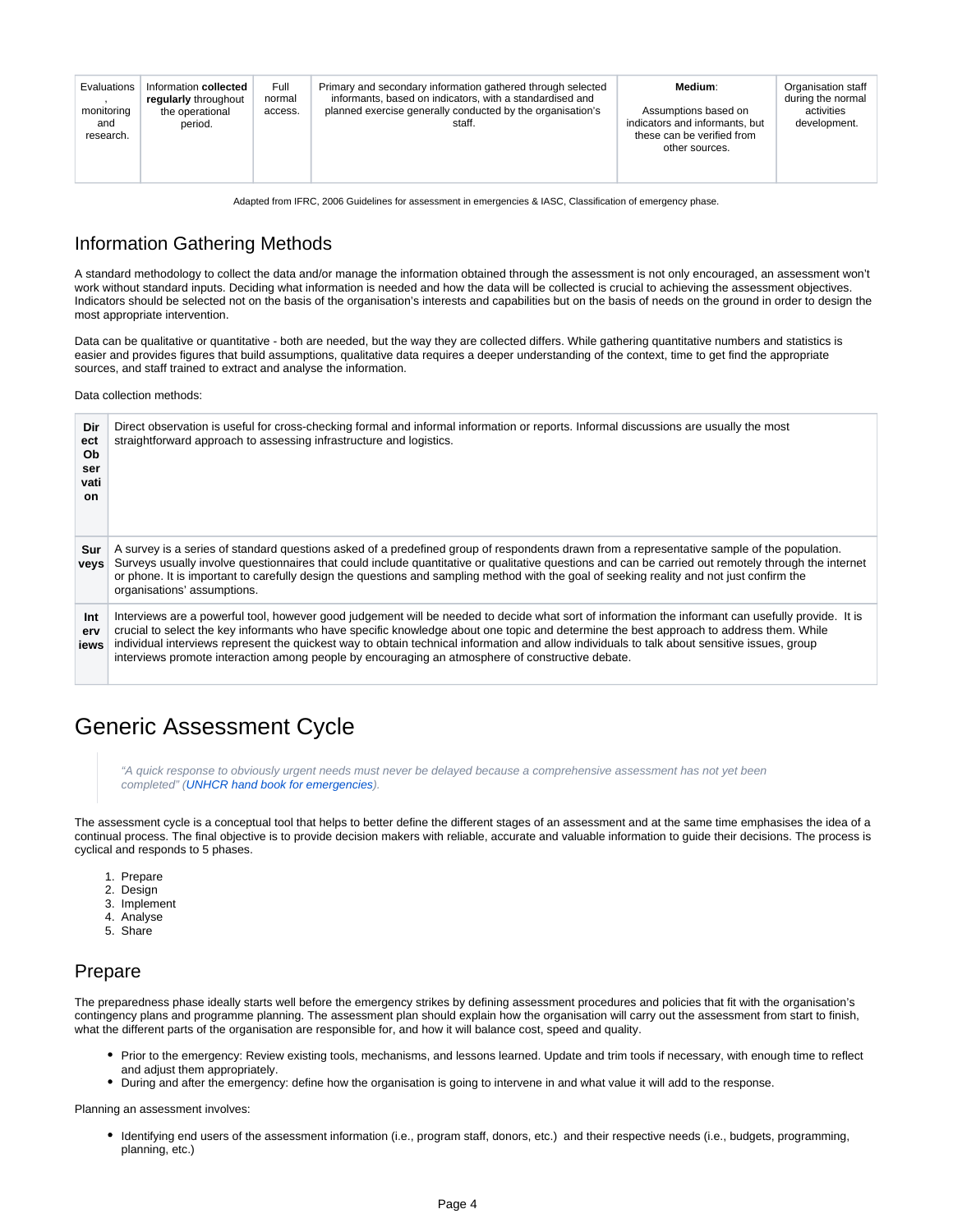- Setting the objectives of the assessment.
- Establishing terms of reference for the logistics assessment team.
- Selecting team members.
- Identifying and/or preparing the assessment tools and pilot testing them.
- Mobilising resources to facilitate the assessment staff, vehicles, computers, etc.
- Agreeing on reporting format.

## <span id="page-4-0"></span>**Design**

Assessment designs will vary in different contexts - a single methodology that meets every information need in every situation will not exist. Every design has to start with the basic facts, including information about; where (locations affected), who (groups in need) and what (sectors that require action), and should be designed in a way that enables organisations to make specific decisions.

An assessment design has to be realistic, manageable within the existing capacities, and balance the cost of data collection against the benefit of having that information. The first step in design is reviewing existing secondary data - If there are significant gaps or specific questions to be answered, an assessment may need to be launched to collect primary data.

The assessment process should not compromise the protection and privacy needs of the affected population. The [Sphere for Assessment guide h](https://dlca.logcluster.org/download/attachments/60785446/sphere-for-assessments.pdf?version=1&modificationDate=1623158602000&api=v2)ighlights two elements of the principle, based on the humanitarian core concept of do no harm:

- 1. The form of humanitarian assistance and the environment in which it is provided do not further expose people to physical hazards, violence or other rights abuse.
- 2. Humanitarian agencies manage sensitive information in a way that does not jeopardise the security of the informants or those who may be identifiable from the information.

### <span id="page-4-1"></span>Implement

Assessment implementation requires keeping objectives and deliverables clear while measuring the assessment progress continuously. While it is important to follow a plan, several modifications to the assessment plan may occur due to context or internal developments. The process should be standardised, transparent and clearly documented process to recognise possible flaws.

The more qualified and experienced an assessment team is, the more accurate and reliable the assessment findings will be. Standard Operating Procedures (SOPs) should be agreed upon with key stakeholders, and in accordance with the plan. SOPs describe the roles and responsibilities of team members, the team's management lines and support functions, and clearly identify team leaders.

### <span id="page-4-2"></span>Analyse

Assessment analysis involves the combination of available information and its interpretation. An analysis should identify patterns, gaps and concrete facts, and provide solid arguments based on cross-checked evidence compiled through a specific methodology by a professional assessment team.

The complex and unpredictable nature of humanitarian emergencies, combined with the limited availability of data, makes precision and accuracy difficult. It is essential to clarify which data the analysis is based on and the source of that data. It is important to be honest about gaps in the data and seek explanations for those gaps, such as lack of access, resources, or others.

When possible, the analysis should also identify gaps in capacity: human resources, aid materials, logistics capabilities, coping strategies, and more. What resources exist to meet the needs identified, and what additional resources are still needed?

## <span id="page-4-3"></span>Sharing Results

Assessment findings, conclusions and data should be shared internally and externally.

- Internally, to allow decision-makers to guide their actions and other colleagues potentially interested.
- Externally, to assists others in their work, contribute to the overall baseline data available and increase the transparency of the response.

It is important to make the findings available to peers from other organisations, coordinators, government bodies, clusters, local and national authorities, and the affected communities.

Assessment findings are usually presented in the form of an "assessment report" that should fulfil the following criteria:

- Be clear, concise and relevant as little writing as possible but as much as needed to communicate the findings.
- Enable users to identify priorities for action.
- Describe their methodology to demonstrate the reliability of data.
- Acknowledge assumptions, limitations, biases and gaps honestly.
- Enable a comparative analysis if required.
- Follow global humanitarian protocols which are technically compatible with other agencies' data.
- The frequency of data-sharing is context-specific but should be as prompt as possible.

Every report includes basically three major components

1. Findings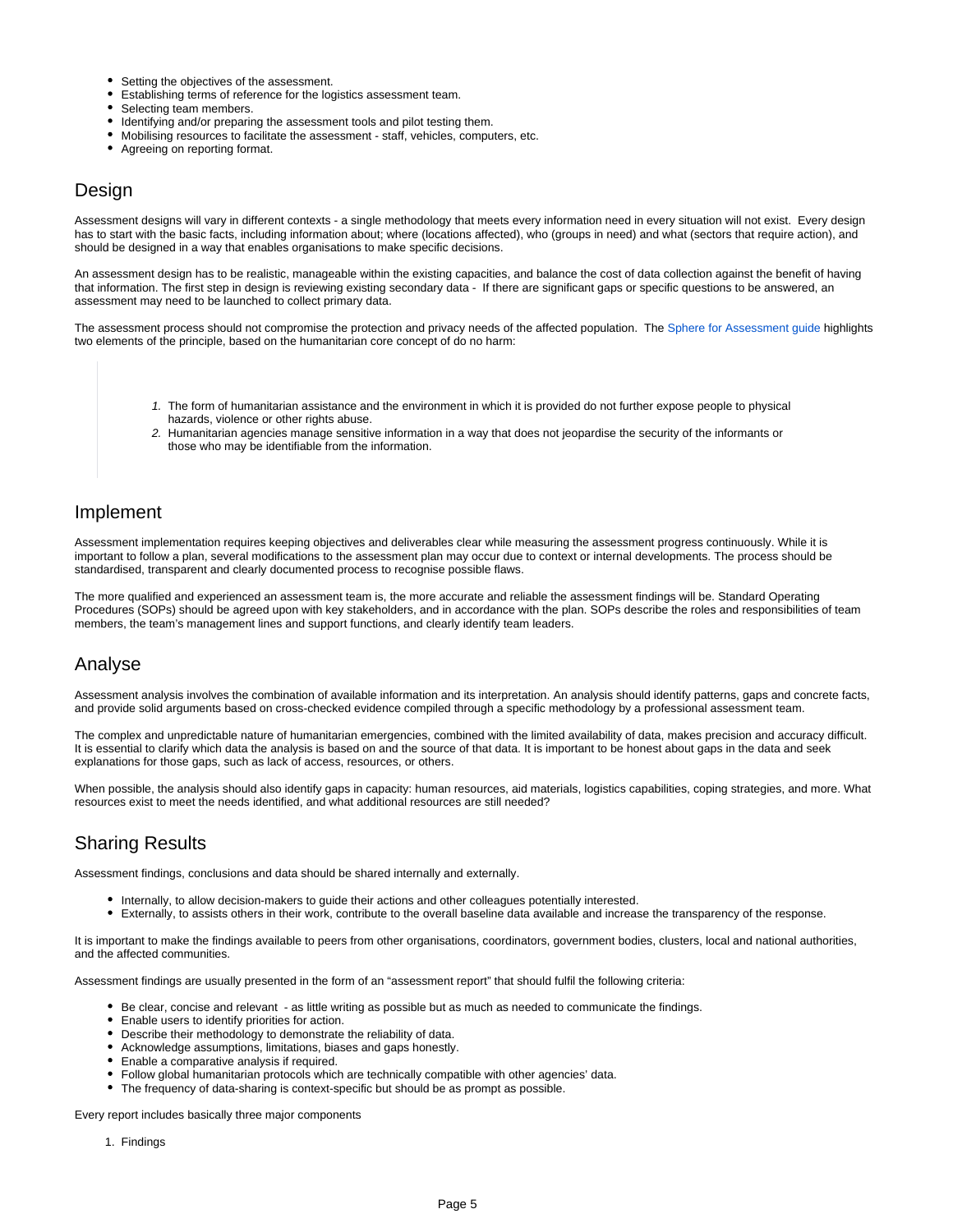- 2. Analysis of those findings
- 3. Methodology followed to collect and analysis the data.

However, reports are not the only way to communicate findings; different users will require different formats and details. Briefing notes, maps, slides presentations or other formats that could meet the target audience's expectations may be required.

The findings should be shared widely and quickly where security and safety concerns permit. Once the information is made public, it can compromise the situation of the affected population, especially in conflict areas or tense situations. For these reasons, information products from an assessment (reports, maps or other outputs) should be prepared with sensitivity to protection issues.

# <span id="page-5-0"></span>Logistics Assessment

Logisticians should to try to plan ahead, having as much necessary information as possible before the full intervention scope is finalised. This may include being able to explain the times and costs of an intervention, and propose operational solutions. The main objectives of logistics assessment are:

- Gather, analyse and disseminate logistics related data and information in relation to the impact of a disaster
- Use that information to facilitate informed operational decisions making regarding feasibility of activities and proposing efficient solutions including costs and times - to enact them.

While a logistics assessment determines the extent of the impact, it is also used to plan logistical needs.

A logistician may need to look for information on some of the following subjects.

Identify impacts and infrastructure functionality (facts)

| Area of Assessment                     | Template        | <b>Expected Outcome</b>                                                                                          |
|----------------------------------------|-----------------|------------------------------------------------------------------------------------------------------------------|
| Airport                                | Download        | Establish accurate and comprehensive information about the feasibility of air transport.                         |
| <b>Seaport</b>                         |                 | Download Establish accurate and comprehensive information about the seaports capacities.                         |
| Water ways and river<br>transportation | Download        | Identify the different options on waterway transport, capacities and possible challenges.                        |
| Road                                   | <b>Download</b> | Identify capacity of surface road movement options, the accesses actual status and possible<br>secondary routes. |
| Train                                  | Download        | Establish accurate and comprehensive information about the rail route capacities.                                |
| <b>Customs</b>                         | Download        | Understand requirements and limitations for importation of emergency relief supplies.                            |

Clarify for operational purposes (needs)

| Area of<br><b>Assessment</b> | Templa<br>te | <b>Expected Outcome</b>                                                                                                                         |
|------------------------------|--------------|-------------------------------------------------------------------------------------------------------------------------------------------------|
| Warehouse                    | Downlo<br>ad | Gather information about the possible storage options, and analyse their characteristics in support of programmatic<br>objectives.              |
| <b>Premises</b>              | Downlo<br>ad | Gather information about the possible living and working facility options and analyse their characteristics to match<br>organisational needs.   |
| <b>Procurement</b>           | Downlo<br>ad | Gather and analyse information about the context where the procurement activities will take place and the details about<br>the actors involved. |
| Fuel                         | Downlo<br>ad | Gather and analyse information about fuel availability in the context of operation.                                                             |

## <span id="page-5-1"></span>Logistics Support to Project Cycle

A response can only be successful if programme and operational needs are fully understood and addressed. The key to a good project is an integrated collaborative planning process across functions.

Logistics personnel are frequently not adequately involved in all stages of a project. The contribution that logistics professionals can have in each stage is not only crucial to determine the feasibility of the project, but make significant contributions to the effectiveness and efficiency of the intervention.

### **Programming**

The programming phase defines an organisation's position in a country, its objectives and capabilities, its connections with other stakeholders and partners, and with the community it pretends to support.

Poor programming can severely limit the ability to implement a project and have a negative impact on the overall response to the affected populations.

**Area of Logistics Support**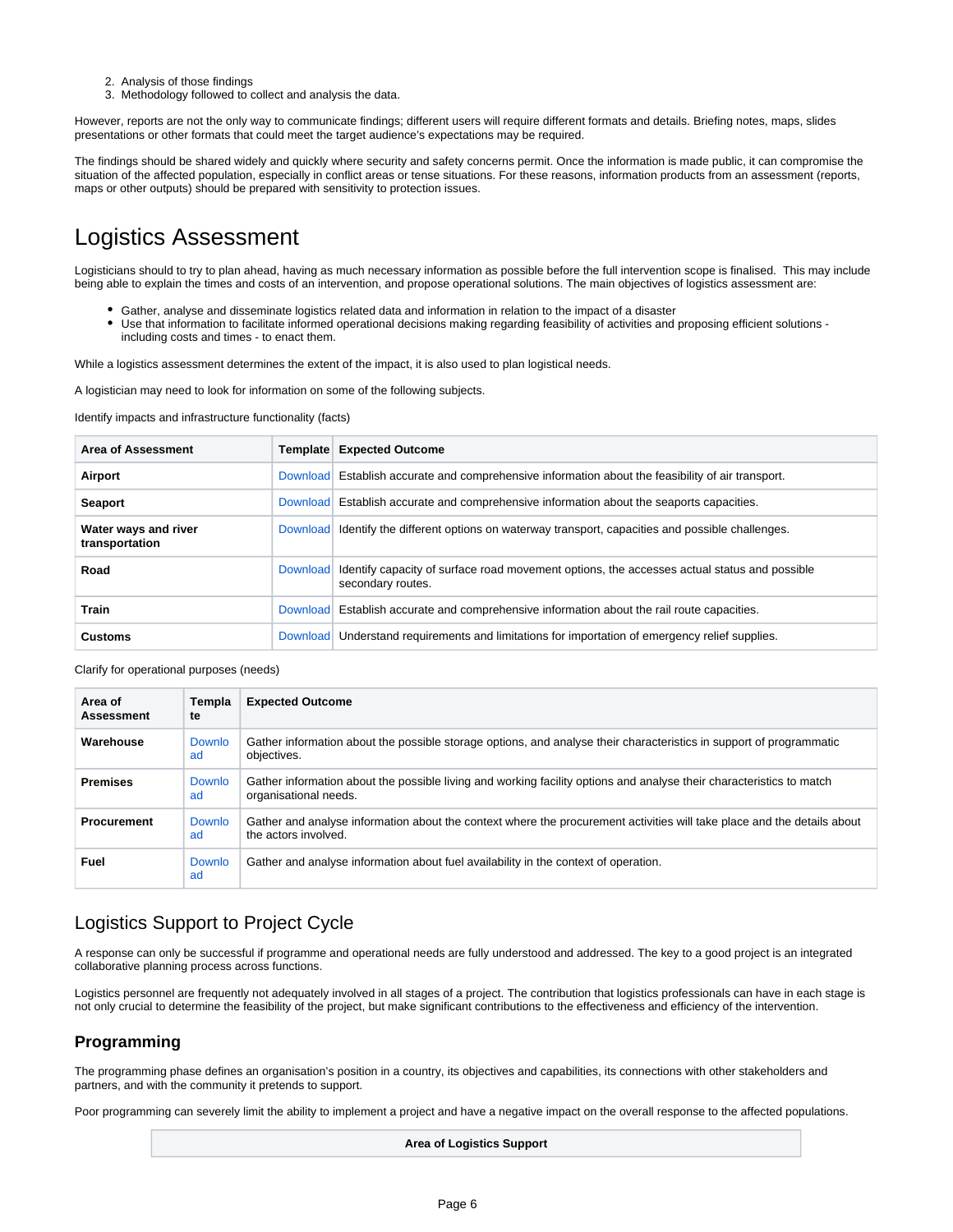- Assess logistics capacities in the area or region: geography, population, urban / rural areas, roads, infrastructures, etc.
- Collect information on context and safety, as well as maps of the area.
- Initiate a market analysis.

#### **Identification**

The purpose of the identification phase is to analyse the problems faced by the project's target population and identify possible alternatives to address them. Each organisation has its own procedures and tools.

It is important to pay attention to infrastructure, safety and weather conditions throughout the year. Policies and procedures may be revised or adjusted to national laws, especially contracts with providers. The OECD has developed a [Methodology for Assessing Procurement Systems \(MAPS\)](https://www.unicef.org/supply/media/4966/file/VC-tool-Procurement-Assessments-OECD.pdf) that takes into account qualitative and quantitative indicators, along with gaps and findings to make recommendations regarding the specific market assessed. The Logistics Cluster also produces assessment information using the [Logistics Capacity Assessment \(LCA\).](https://dlca.logcluster.org/display/public/DLCA/LCA+Homepage)

#### **Area of Logistics Support**

- Identify and establish contact with competent authorities and possible collaborators in the intervention area, such as suppliers, carriers, customs agents, etc.
- Provide logistical support to the evaluation teams, making available means of transport, communication and accommodation, among others.
- Provide the necessary access information to the assessment teams: maps, security, geographic, etc. gathered in the previous phase.
- Provide information on roads / landing strips and transportation for goods and personnel.
- Support a possible supply chain strategy, including storage, order management, and identifying origin of materials.
- Conduct market surveys, including local and regional.
- Establish communications using existing and appropriate equipment or services already in the area.
- Assess infrastructures, including what is available or what needs to be be built or rehabilitated
- Assess capacity and availability of qualified labour.
- Identify all associated costs.

### **Formulation**

The formulation phase is defined as the phase in which the action is planned, being a crucial moment in the supply chain. Logistics participation in the formulation phase of any project phase is crucial. Logistics informs and provides the safest and most efficient way to establish the project, assuring its feasibility and sustainability. A procurement plan and budget must be prepared based on planned project activities, including the costs and delivery times for the materials and services that may be required are established into it.

The most commonly used tool for project formulation is the logical framework matrix. The matrix establishes logical links between the necessary resources to carry out the planned activities that will allow the expected results drive to achieve the intervention objectives.

#### **Area of Logistics Support**

- Understand the project aims and activities to achieve them and analyse its feasibility and costs or propose adjustments.
- Define the logistics needs (at the level of storage, purchasing management, transport of goods and people, equipment) and estimate their costs.
- Understand the donor rules correctly, adhere to the intervention to them or advance possible constraints or request changes where applicable.

#### **Funding**

The funding phase is when organisations obtain financial resources to run a project. Funding needs will be based on budgets, which must include all the expenses derived directly or indirectly from the execution of the project. The main categories reflected in them are generally, personnel, travel, equipment, supplies (programme inputs), support and indirect costs. A procurement plan will be the basis for calculating the costs of the products or services and the logistics cost of making the project operational.

Institutional donors usually require a project proposal, which includes a detailed budget. Donor agreements are usually governed by a contract, and donor funds cannot be used indiscriminately – they must be used in a controlled and optimised way, and in compliance specific rules regarding the management of both funds and the materials, goods, services and properties (bought or rented) financed with their funds.

#### Area of Logistics Support

- The costs of the inputs and services necessary for the implementation of the project.
- The costs of acquisition, operation and maintenance of communication equipment.
- The costs of transporting personnel and goods.
- $\bullet$ The costs of hosting the equipment.
- The costs derived from security management.
- The estimated depreciation of fixed assets.

#### **Implementation**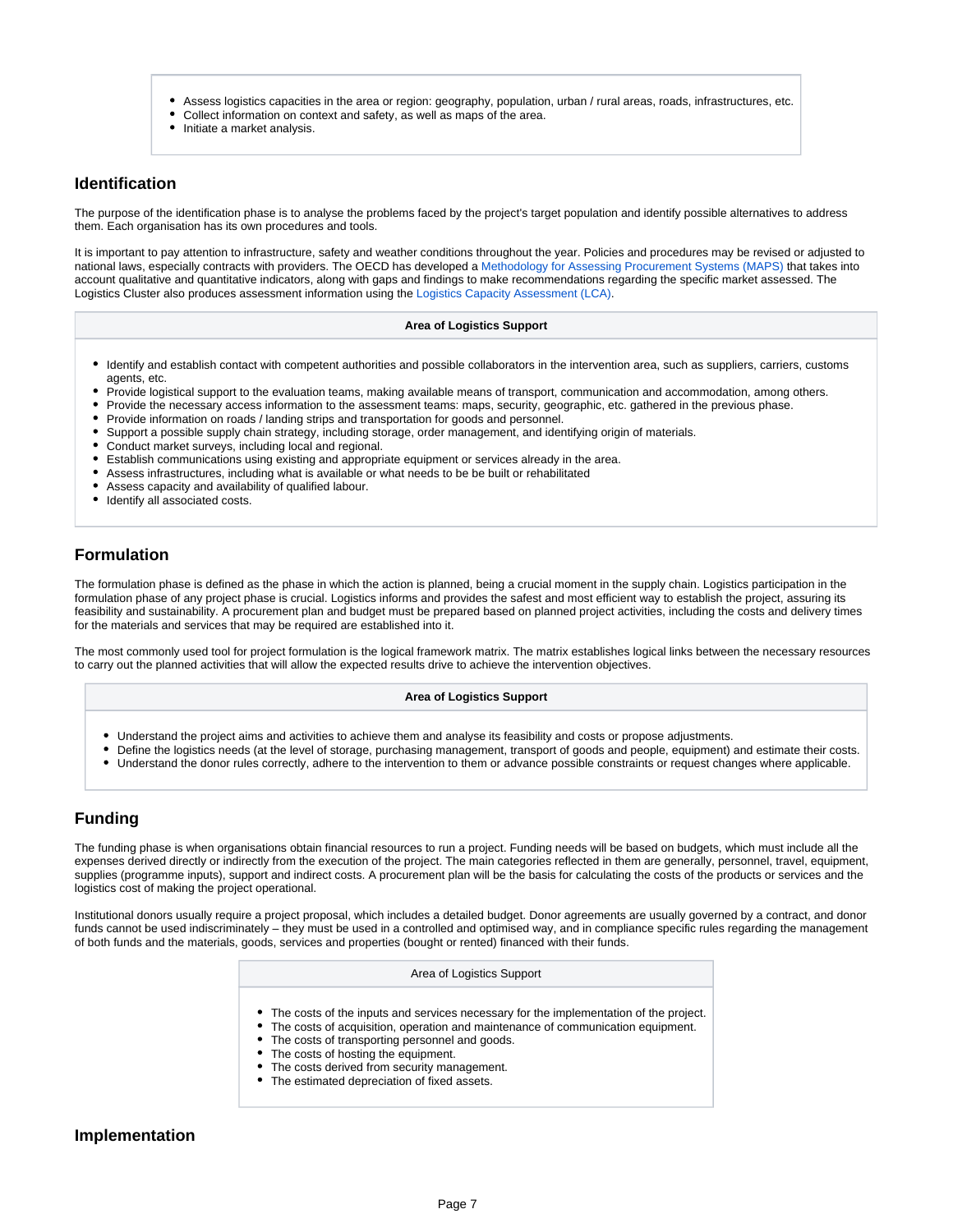The implementation phase is when projects are actually carried out. The actual progress of the activities is monitored and contrasted with the initially planned progress. Monitoring Key Performance Indicators (KPIs), such as the cost of maintenance or deliver timelines can help ensure adequate fulfilment of planned projects.

#### Area of Logistics Support

- Updating procurement plan and supply plan information.
- Managing procurement.
- Monitoring compliance with donor rules. Budget and spending forecasts.
- Track maintenance and transportation costs.

#### **Evaluation**

Internal evaluation of projects allows for measuring objectives and identifying problems. Ideally evaluations should be done at the time of closing to facilitate the design of future projects or programmes. Some donors also require a final report at the end of a project.

#### **Area of Logistics Support**

- Documenting the procurement process.
- Conducting market evaluation.
- Conducting stock consumption analysis.
- Supporting equipment management, including donation to third parties, assignment to other uses, or requests for exception.
- $\bullet$ conducting a lessons learned or after action review.

# <span id="page-7-0"></span>Templates and Tools

- [TEMPLATE Airport Airstrip Assessment Tool](https://dlca.logcluster.org/download/attachments/60785446/TEMPLATE%20-%20Airport%20Airstrip%20Assessment%20Tool.docx?version=1&modificationDate=1624270856000&api=v2)
- [TEMPLATE Customs Assessment Tool](https://dlca.logcluster.org/download/attachments/60785446/TEMPLATE%20-%20Customs%20Assessment%20Tool.docx?version=1&modificationDate=1624270856000&api=v2)
- [TEMPLATE Fuel Assessment Tool](https://dlca.logcluster.org/download/attachments/60785446/TEMPLATE%20-%20Fuel%20Assessment%20Tool.docx?version=1&modificationDate=1624270856000&api=v2)
- [TEMPLATE Premises Assessment Tool](https://dlca.logcluster.org/download/attachments/60785446/TEMPLATE%20-%20Premises%20Assessment%20Tool.docx?version=1&modificationDate=1624270856000&api=v2)
- [TEMPLATE Procurement Assessment Tool](https://dlca.logcluster.org/download/attachments/60785446/TEMPLATE%20-%20Procurement%20Assessment%20Tool.docx?version=1&modificationDate=1624270856000&api=v2)
- [TEMPLATE Rail Assessment Tool](https://dlca.logcluster.org/download/attachments/60785446/TEMPLATE%20-%20Rail%20Assessment%20Tool.docx?version=1&modificationDate=1624270856000&api=v2)
- [TEMPLATE Road Assessment Tool](https://dlca.logcluster.org/download/attachments/60785446/TEMPLATE%20-%20Road%20Assessment%20Tool.docx?version=1&modificationDate=1624270857000&api=v2)
- [TEMPLATE Seaports Assessment Tool](https://dlca.logcluster.org/download/attachments/60785446/TEMPLATE%20-%20Seaports%20Assessment%20Tool.docx?version=1&modificationDate=1624270857000&api=v2)
- [TEMPLATE Warehouse Assessment Tool](https://dlca.logcluster.org/download/attachments/60785446/TEMPLATE%20-%20Warehouse%20Assessment%20Tool.docx?version=1&modificationDate=1624270857000&api=v2)
- [TEMPLATE Water Transport Assessment Tool](https://dlca.logcluster.org/download/attachments/60785446/TEMPLATE%20-%20Water%20Transport%20Assessment%20Tool.docx?version=1&modificationDate=1624270857000&api=v2)

# <span id="page-7-1"></span>Sites and Resources

- [Sphere Project, Handbook \(2018\)](https://spherestandards.org/handbook/editions/)
- [The Logistics Cluster](http://www.logcluster.org)
- [CARE Emergency Toolkit: Logistics](https://www.careemergencytoolkit.org/programme-support/15-logistics/)
- **[IFRC Rapid Emergency Needs Assessment Guideline](https://www.ifrc.org/PageFiles/95882/C.02.05.%20Emergency%20Rapid%20Needs%20Assessment%20Guidelines_DER.pdf)**
- **[IFRC Assessments Manuals](https://www.ifrc.org/en/what-we-do/disaster-management/responding/services-for-the-disaster-affected/shelter-and-settlement/shelter-library/manuals/)**
- [ACAPS Needs Assessment Guidance and Tools](https://www.acaps.org/methodology/needs-assessments)
- [Map Action](https://mapaction.org/)
- [Crisis Mappers](http://crisismapping.ning.com/)
- [Logistics Cluster Logistics Capacity Assessments](https://dlca.logcluster.org/display/public/DLCA/LCA+Homepage)
- [WFP Dataviz](https://dataviz.vam.wfp.org/)

# <span id="page-7-2"></span>References

- [SPHERE, \(2015\). Sphere for Assessment](https://spherestandards.org/unpacking-sphere-sphere-for-assessments-is-out/)
- IASC, (2015). Multisector Initial Rapid Assessment (MIRA) guidance.
- **[IFRC Guidelines for Assessment in Emergencies](https://www.ifrc.org/Global/Publications/disasters/guidelines/guidelines-for-emergency-en.pdf)**
- **[IFRC Preparedness Planning](https://www.ifrc.org/Global/Preplan.pdf)**
- [OCHA Assessment and Classification of Emergencies](https://www.ifrc.org/PageFiles/95882/C.02.12.%20Final%20Mapping%20of%20key%20emergency%20needs%20Assessment%20and%20analysis_initiative_OCHA.pdf)